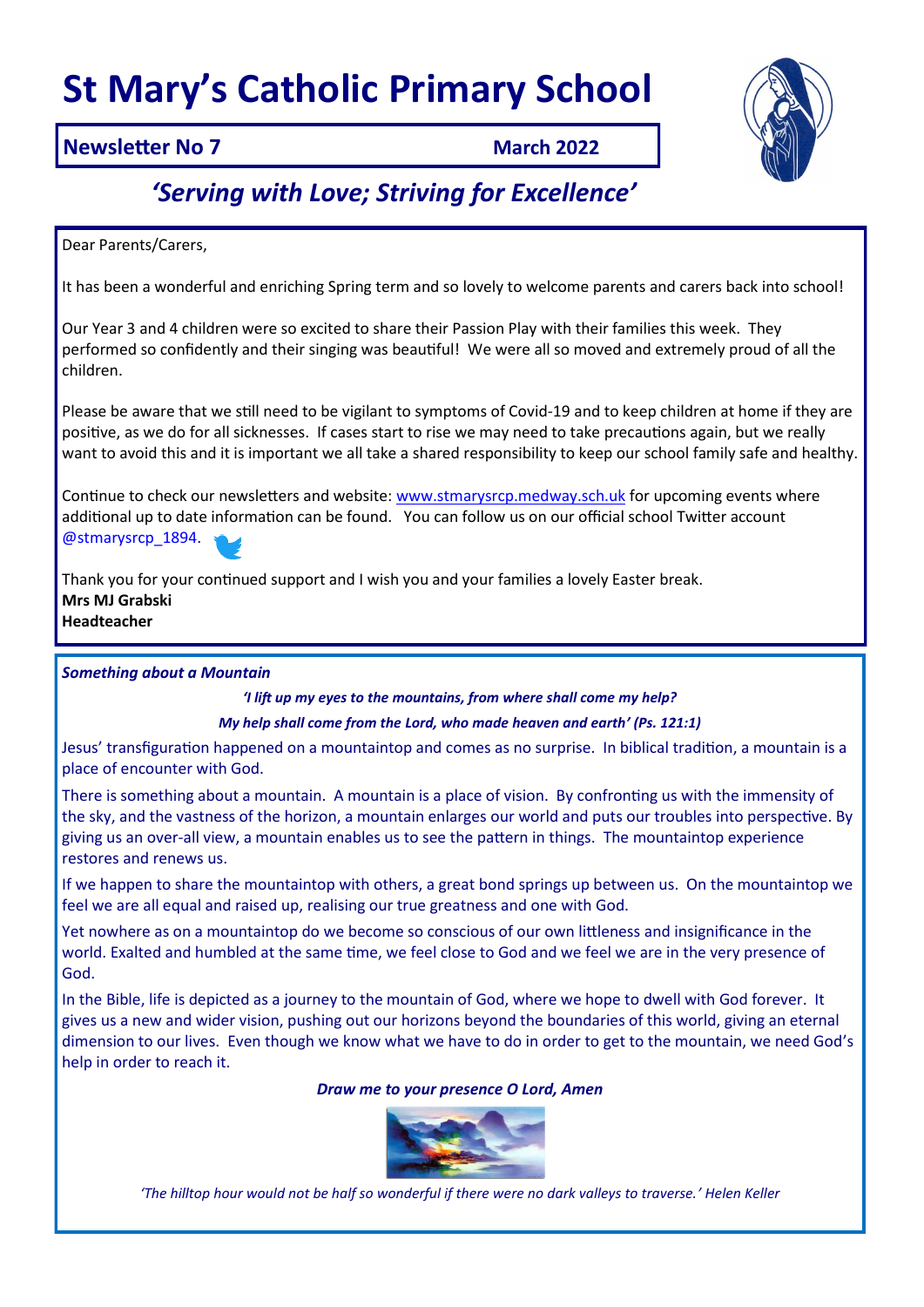

#### **DANGERS IN GREENFIELD ROAD**

As you are all aware, the parking around the school, including dropping off or collecting children, continues to be a serious and very dangerous situation, posing significant harm to both children and adults, on a daily basis.

This situation is completely unacceptable and can be totally avoided. However, there are some parents who persistently drive into Greenfield Road, without any care or consideration to the safety of others, driving dangerously, and/or illegally parking, and/or resulting in not just a road traffic offence but a **safeguarding concern** for a child, including their own.

**All parents are requested to NOT DRIVE INTO GREENFIELD ROAD and use the additional parking facilities that have been made available to you, by using the Church or Council car parks.**

There are yellow lines and zig-zag lines in both Greenfield Road and Railway Street, identifying areas where parking is not permitted.

## **Parking on the zig-zags is SELFISH and DANGEROUS** Mêdway **THIRD**

Please be aware that the police and the local authority are able to take action against people not complying with legislation and you do not need to be spoken to at the time of the offence for this to happen.

We take all reported incidents very seriously and you need to be aware that we report these to the police and local authority, as appropriate.

Parents are able to pass details of persistent offenders to the police by phone or email, and/or contact **James Sutton: 01634 331399,** Sustainable Transport Manager **|** Transport & Parking in Medway Council.

The safety of all remains a priority for us and we will continue to do all we can to keep everyone in our school community safe.

Thank you to you all for your cooperation.

**Mrs MJ Grabski Headteacher**